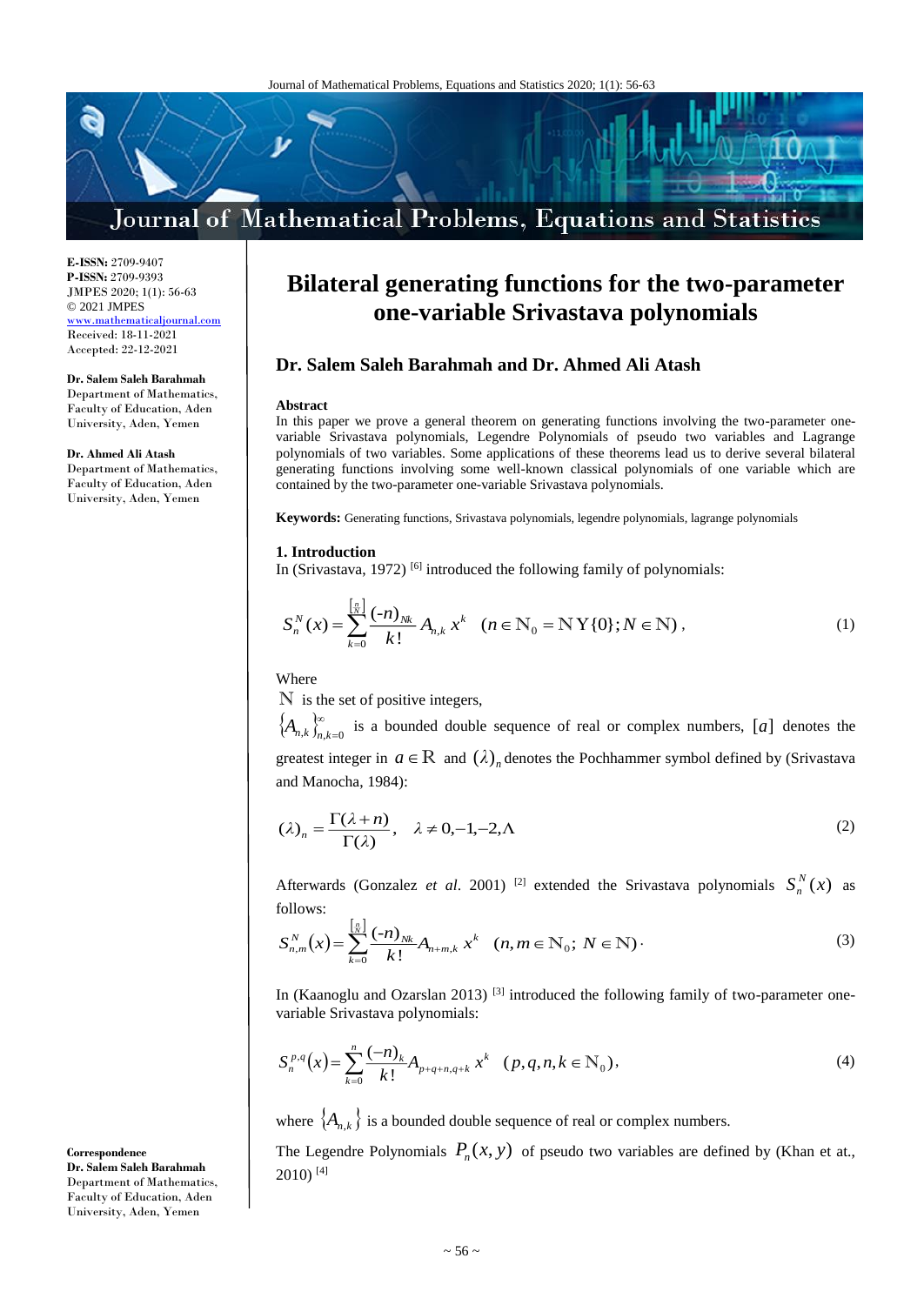Journal of Mathematical Problems, Equations and Statistics [www.mathematicaljournal.com](file://server/test/mathematicaljournal.com/issue/1%20Vol/1%20issue/www.mathematicaljournal.com)

$$
P_n(x, y) = \sum_{r=0}^{\left[\frac{n}{2}\right]} \frac{n!(x^2 - y - 1)^r x^{n-2r}}{2^{2r}(r!)^2 (n - 2r)!}
$$
\n<sup>(5)</sup>

And satisfy the following generating relation (Khan et at., 2010)<sup>[4]</sup>:

$$
\sum_{n=0}^{\infty} \frac{(c)_n P_n(x, y) t^n}{n!} = (1 - xt)^{-c} {}_2F_1 \left[ \frac{\frac{c}{2}, \frac{c}{2} + \frac{1}{2}; t^2 (x^2 - y - 1)}{1; (1 - xt)^2} \right]
$$
(6)

where  ${}_{2}F_{1}$  is the Gaussian hypergeometric function defined by (Srivastava and Manocha, 1984):

$$
{}_{2}F_{1}\left[\begin{array}{c}a, b; \\ c \end{array}; x\right] = \sum_{n=0}^{\infty} \frac{(a)_{n}(b)_{n}}{(c)_{n}} \frac{x^{n}}{n!}, \quad c \neq 0, -1, -2, \Lambda \quad . \tag{7}
$$

The Lagrange polynomials  $g_n^{(a_1,\Lambda,a_r)}(x_1,\Lambda, x_r)$  $g_n^{(a_1,\Lambda,a_r)}(x_1,\Lambda,x_r)$  of r-variables, which are known as Chan-Chyan-Srivastava polynomials, are generated by the following generating functions (Chan, et at., 2001)  $^{[1]}$ :

$$
\sum_{n=0}^{\infty} \frac{(\lambda)_n}{(\mu)_n} g_n^{(\alpha_1 \Lambda, \alpha_r)}(x_1, \Lambda, x_r) t^n = F_D^{(r)}[\lambda, \alpha_1, \mathbf{K}, \alpha_r; \mu; x_1 t, \mathbf{K}, x_r t],
$$
\n(8)

where  $F_D^{(r)}$  is the Lauricella's function of the fourth kind of several variables defined by (Srivastava and Manocha, 1984)<sup>[7]</sup>

$$
F_D^{(r)}(a, b_1, \Lambda, b_r; c; x_1, \Lambda, x_r)
$$
  
= 
$$
\sum_{m_1, \Lambda, m_r=0}^{\infty} \frac{(a)_{m_1+\Lambda+m_r}(b_1)_{m_1}\Lambda (b_r)_{m_r}}{(c)_{m_1+\Lambda+m_r}} \frac{x_1^{m_1}}{m_1!} \Lambda \frac{x_r^{m_r}}{m_r!},
$$
 (9)

 $\max\{ |x_1|, \Lambda, |x_r| \}$  < 1.

The special case of (8) when  $r = 2$  *and*  $\mu = 1$  gives the following result:

$$
\sum_{n=0}^{\infty} \frac{(\lambda)_n}{n!} g_n^{(\alpha_1, \alpha_2)}(x_1, x_2) t^n = F_1[\lambda, \alpha_1, \alpha_2; 1; x_1t, x_2t],
$$
\n(10)

where  $F_1$  is Appell double hypergeometric functions (Srivastava and Manocha, 1984)<sup>[7]</sup>

$$
F_1(a, b_1, b_2; c; x, y) = \sum_{m,n=0}^{\infty} \frac{(a)_{m+n} (b_1)_m (b_2)_n}{(c)_{m+n}} \frac{x^m}{m!} \frac{y^n}{n!}
$$
\n(11)

## **Main Results**

**Theorem 2.1** The following family of bilateral generating functions holds true:

$$
\sum_{p,q,n=0}^{\infty} P_{p+q+n}(x,y) S_n^{p,q}(z) \frac{u^p}{p!} \frac{v^q}{q!} \frac{t^n}{n!}
$$
  
= 
$$
\sum_{p,q=0}^{\infty} P_{p+q}(x,y) A_{p+q,q} \frac{(u+t)^p}{p!} \frac{(v-zt)^q}{q!}.
$$
 (12)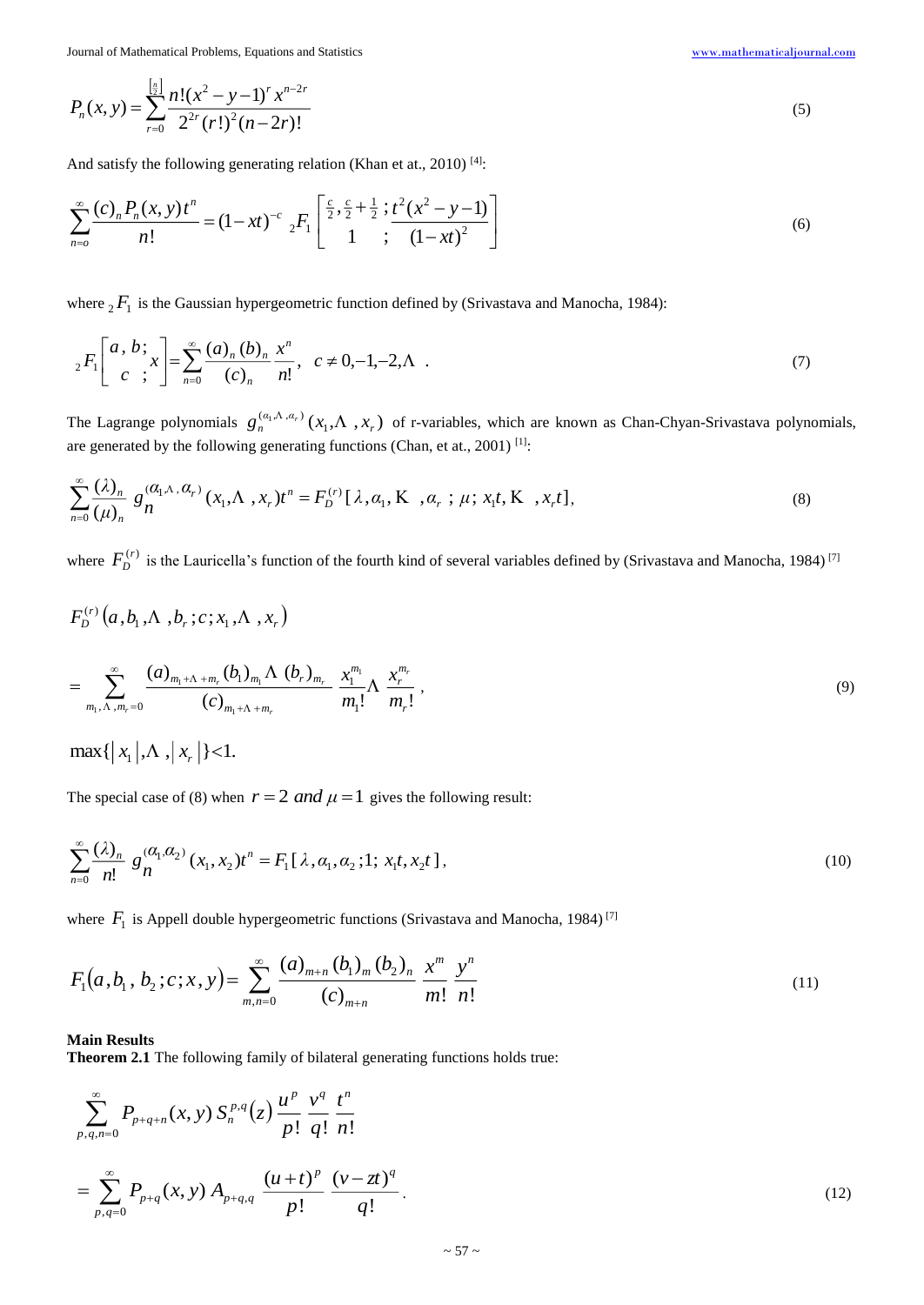**Proof**: Denoting the left hand side of (12) by S, expressing  $S_n^{p,q}(z)$  as in (4) and using the result (Srivastava and Manocha, 1984) [7] :

$$
(-n)_k = \frac{(-1)^k n!}{(n-k)!}, \ 0 \le k \le n,
$$

we obtain

$$
S=\sum_{p,q,n=0}^{\infty}P_{p+q+n}(x,y)\sum_{k=0}^{n}\frac{(-z)^{k}}{k!}A_{p+q+n,q+k}\frac{u^{p}}{p!}\frac{v^{q}}{q!}\frac{t^{n}}{(n-k)!}.
$$

Using the following result (Srivastava and Manocha, 1984)<sup>[7]</sup>:

$$
\sum_{n=0}^{\infty}\sum_{k=0}^{n}A(k,n)=\sum_{n=0}^{\infty}\sum_{k=0}^{\infty}A(k,n+k),
$$

we get

$$
S = \sum_{p,q,n,k=0}^{\infty} P_{p+q+n,k}(x,y) A_{p+q+n+k,q+k} \frac{u^p}{p!} \frac{v^q}{q!} \frac{t^n}{n!} \frac{(-zt)^k}{k!}.
$$

Now, by using the following results (Srivastava and Manocha, 1984)<sup>[7]</sup>:

$$
\sum_{n=0}^{\infty} \sum_{k=0}^{\infty} A(k,n) = \sum_{n=0}^{\infty} \sum_{k=0}^{n} A(k,n-k) \ \ and \ \ \sum_{n=0}^{\infty} (\lambda)_n \frac{x^n}{n!} = (1-x)^{-\lambda},
$$

we have

$$
S = \sum_{p,q,k=0}^{\infty} P_{p+q+k}(x, y) A_{p+q+k,q+k} \frac{(u+t)^p}{p!} \frac{v^q}{q!} \frac{(-zt)^k}{k!}
$$
  
= 
$$
\sum_{p,q=0}^{\infty} P_{p+q}(x, y) A_{p+q,q} \frac{(u+t)^p}{p!} \frac{v^q}{q!} \sum_{k=0}^q \frac{(-q)_k (zt/v)^k}{k!}
$$
  
= 
$$
\sum_{p,q=0}^{\infty} P_{p+q}(x, y) A_{p+q,q} \frac{(u+t)^p}{p!} \frac{(v-zt)^q}{q!}.
$$

This completes the proof of Theorem 2.1. In a similar manner, we also get the following result immediately.

**Theorem 2.2** The following family of bilateral generating functions holds true:

$$
\sum_{p,q,n=0}^{\infty} g_{p+q+n}^{(\gamma,\delta)}(x,y) S_n^{p,q}(z) \frac{u^p}{p!} \frac{v^q}{q!} \frac{t^n}{n!}
$$
  
= 
$$
\sum_{p,q=0}^{\infty} g_{p+q}^{(\gamma,\delta)}(x,y) A_{p+q,q} \frac{(u+t)^p}{p!} \frac{(v-zt)^q}{q!}
$$
 (13)

**Remark 2.1** On taking  $u = -t$  in (12) and (13), we deduce the following interesting corollaries:

**Corollary 2.1.**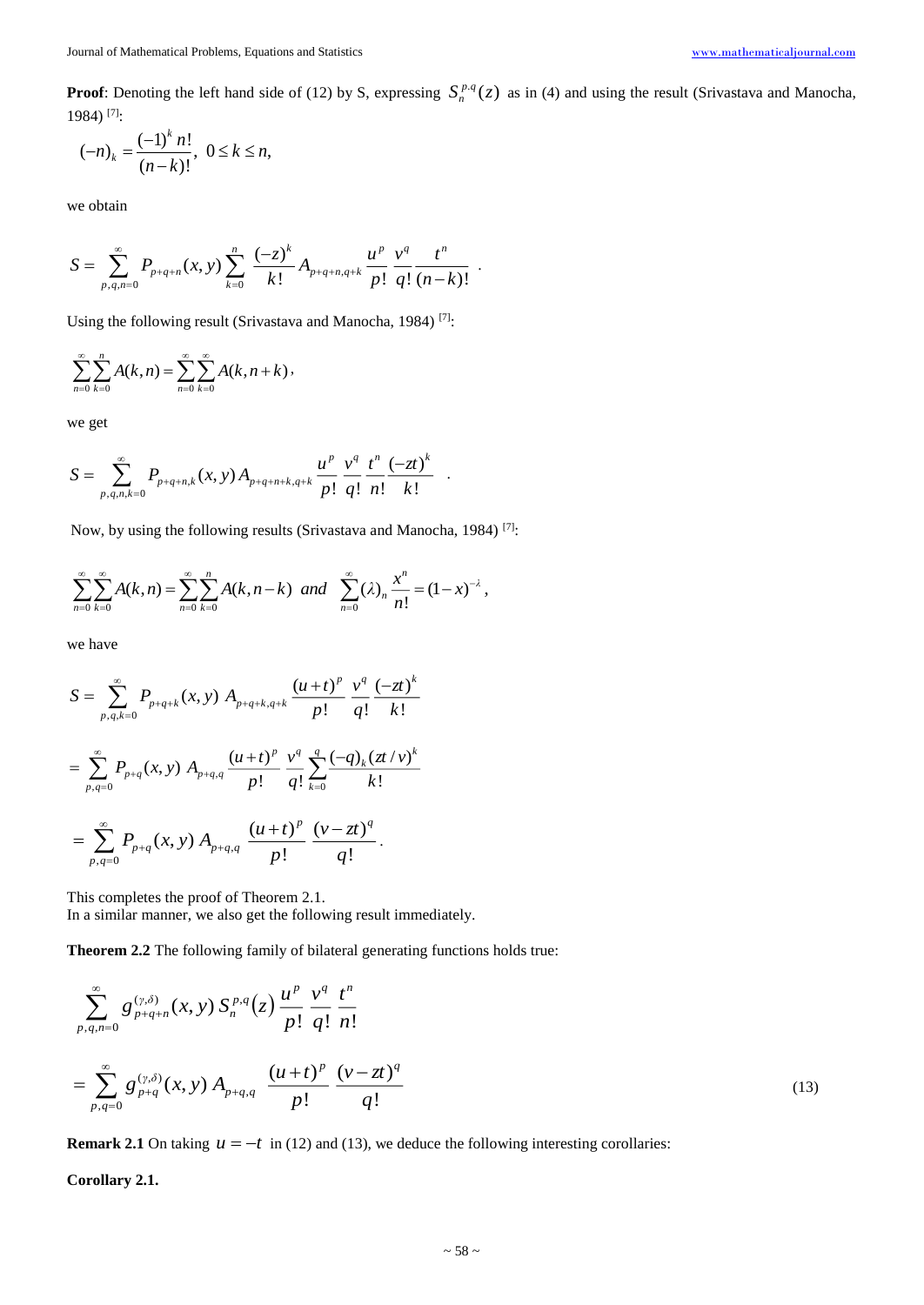Journal of Mathematical Problems, Equations and Statistics [www.mathematicaljournal.com](file://server/test/mathematicaljournal.com/issue/1%20Vol/1%20issue/www.mathematicaljournal.com)

$$
\sum_{p,q,n=0}^{\infty} P_{p+q+n}(x,y) S_n^{p,q}(z) \frac{(-t)^p}{p!} \frac{v^q}{q!} \frac{t^n}{n!} = \sum_{q=0}^{\infty} P_q(x,y) A_{q,q} \frac{(v-zt)^q}{q!}
$$
\n(14)

**Corollary 2.2.** 

$$
\sum_{p,q,n=0}^{\infty} g_{p+q+n}^{(\gamma,\delta)}(x,y) S_n^{p,q}(z) \frac{(-t)^p}{p!} \frac{v^q}{q!} \frac{t^n}{n!} = \sum_{q=0}^{\infty} g_q^{(\gamma,\delta)}(x,y) A_{q,q} \frac{(\nu - zt)^q}{q!}.
$$
\n(15)

**Remark 2.2** On taking  $v = 0$  in (12) and (13) and using the relation  $S_n^{p,0}(z) = S_{n,n}^1(z)$  $S_n^{p,0}(z) = S_{n,p}^1(z)$ , we deduce the following interesting corollaries:

**Corollary 2.3.** 

$$
\sum_{p,n=0}^{\infty} P_{p+n}(x, y) S_{n,p}^1(z) \frac{u^p}{p!} \frac{t^n}{n!} = \sum_{p,q=0}^{\infty} P_{p+q}(x, y) A_{p+q,q} \frac{(u+t)^p}{p!} \frac{(-zt)^q}{q!}
$$
(16)

## **Corollary 2.4.**

$$
\sum_{p,n=0}^{\infty} g_{p+n}^{(\gamma,\delta)}(x,y) S_{n,p}^1(z) \frac{u^p}{p!} \frac{t^n}{n!} = \sum_{p,q=0}^{\infty} g_{p+q}^{(\gamma,\delta)}(x,y) A_{p+q,q} \frac{(u+t)^p}{p!} \frac{(-zt)^q}{q!}
$$
(17)

Where  $S_{n,m}^N(z)$  $\binom{n}{n,m}(z)$  is the extended Srivastava polynomials (3).

## **3. Applications**

In order to obtain our results of this section, we require the following remarks (Kaanoglu et at., 2013) [3].

**Remark 3.1** Choosing  $A_{m,n} = (-\alpha - m)_n$   $(m, n \in \mathbb{N}_0)$  in (4), we get

$$
S_n^{p,q}\left(\frac{-1}{x}\right) = (-1)^q \left(\alpha + p + n + 1\right)_q \frac{n!}{\left(-x\right)^n} L_n^{(\alpha+p)}(x),\tag{18}
$$

Where  $L_n^{(\alpha)}(x)$  is the classical Laguerre polynomials (Srivastava and Manocha, 1984)<sup>[7]</sup>

$$
L_n^{(\alpha)}(x) = \frac{(-x)^n}{n!} {}_2F_0\bigg[-n, -\alpha - n; -; \frac{-1}{x}\bigg].
$$
\n(19)

**Remark 3.2** Choosing  $A_{m,n} = \frac{(m+n+1)}{2m(n+1)}$   $(m,n \in \mathbb{N}_0)$  $(\alpha + \beta + 1)$ <sub>m</sub> $(-\alpha - \beta - 2m)$  $\sum_{n=1}^{\infty} \frac{(a+\beta+1)_{2m}(-\beta-m)_n}{(a+\beta+1)(-a-\beta-2m)}$  (m, n  $\in \mathbb{N}_0$  $=\frac{(\alpha + \beta + 1)_{2m}(-\beta - m)_{n}}{(\alpha + \beta + 1)_{m}(-\alpha - \beta - 2m)_{n}}$  (*m*, *n*)  $A = \frac{(a + \beta + 1)_{2m}(-\beta - m)}{}$ *m n*  $m_n = \frac{(n+1)(n+1)(n+1)}{(n+1)(n+1)(n+1)}$   $(m, n \in \mathbb{N}_0)$  in (4), we get

$$
S_n^{p,q}(\frac{2}{1+x}) = \frac{(\alpha + \beta + 1)_{2p+2q+2n}(-\beta - p - q - n)_{q}(1 + \alpha + \beta + 2p + q)_{n}}{(\alpha + \beta + 1)_{p+q+n}(-\alpha - \beta - 2p - 2q - 2n)_{q}(1 + \alpha + \beta + 2p + q)_{2n}}
$$
  
× $n!(\frac{2}{1+x})^n P_n^{(\alpha+p+q,\beta+p)}(x)$ , (20)

Where  $P_n^{(\alpha,\beta)}(x)$  is the classical Jacobi polynomials (Rainville, 1971)<sup>[5]</sup>.

$$
P_n^{(\alpha,\beta)}(x) = \binom{\alpha+\beta+1}{n} \left(\frac{(1+x)}{2}\right)^n {}_2F_1\left[-n,-\beta-n;-\alpha-\beta-2n;\frac{2}{1+x}\right].\tag{21}
$$

Further, we add the following remark:

*x*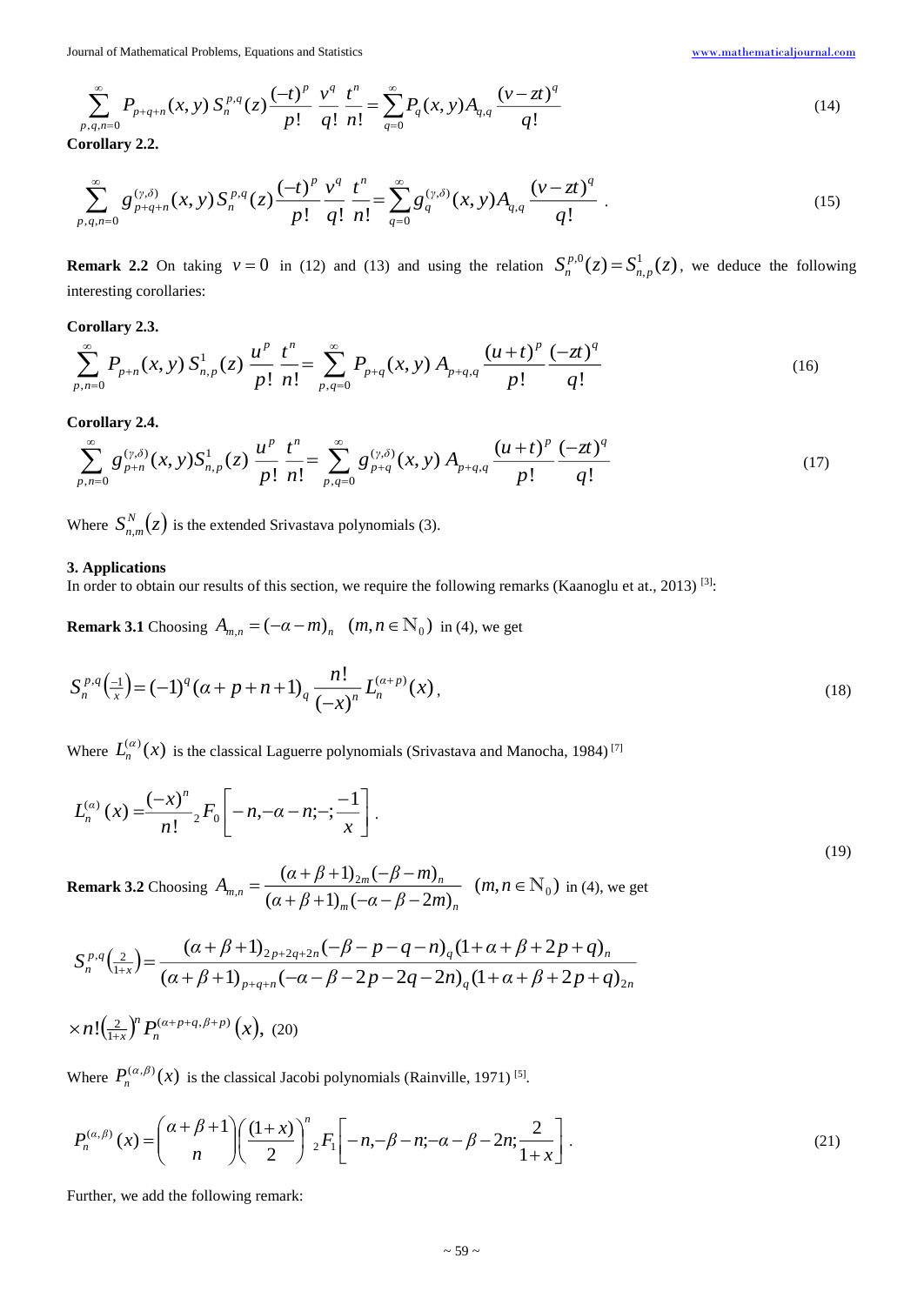**Remark 3.3** Choosing  $A_{m,n} = (-\alpha - m)_{n}$   $(m, n \in \mathbb{N}_{0})$  in (4), we get

$$
S_n^{p,q}(\frac{-x}{\beta}) = (-\alpha - p - q - n)_{q} y_n(x, 1 - \alpha - p - 2n, \beta) (\beta \neq 0), (22)
$$

where  $y_n(x, \alpha, \beta)$  is the Bessel polynomials (Srivastava and Manocha, 1984)<sup>[7]</sup>

$$
y_n(x, \alpha, \beta) = {}_2F_0 \left[ -n, \alpha + n - 1; -; \frac{-x}{\beta} \right].
$$
 (23)

**I.** In (14) and (15) choosing  $A_{m,n} = (-\alpha - m)$ <sub>n</sub> and using (18), we get

$$
\sum_{p,q,n=0}^{\infty} (1+\alpha+p+n) {}_{q}P_{p+q+n}(x,y) L_{n}^{(\alpha+p)}(z) \frac{t^{p}}{p!} \frac{v^{q}}{q!} \left(\frac{t}{z}\right)^{n}
$$
  
=
$$
\sum_{q=0}^{\infty} (\alpha+1) {}_{q}P_{q}(x,y) \frac{(v+t/z)^{q}}{q!}
$$
 (24)

and

$$
\sum_{p,q,n=0}^{\infty} (1+\alpha+p+n) \binom{g^{(\gamma,\delta)}}{p+q+n}(x,y) L_n^{(\alpha+p)}(z) \frac{t^p}{p!} \frac{v^q}{q!} \left(\frac{t}{z}\right)^n
$$
\n
$$
= \sum_{q=0}^{\infty} (\alpha+1) \binom{g^{(\gamma,\delta)}}{q} (x,y) \frac{(v+t/z)^q}{q!}.
$$
\n(25)

Now, by using (6) and (10) in (24) and (25) respectively, we get

$$
\sum_{p,q,n=0}^{\infty} (1+\alpha+p+n) {}_{q}P_{p+q+n}(x,y) L_{n}^{(\alpha+p)}(z) \frac{t^{p}}{p!} \frac{v^{q}}{q!} \left(\frac{t}{z}\right)^{n}
$$
  
=  $(1-x(v+t/z))^{-\alpha-1} {}_{2}F_{1} \left[ \frac{\frac{\alpha+1}{2}, \frac{\alpha+2}{2}; (v+t/z)^{2}(x^{2}-y-1)}{1}; \frac{1-x(v+t/z))^{2}} \right]$  (26)

and

$$
\sum_{p,q,n=0}^{\infty} (1+\alpha+p+n) \binom{g^{(\gamma,\delta)}}{p+q+n}(x,y) L_n^{(\alpha+p)}(z) \frac{t^p}{p!} \frac{v^q}{q!} \left(\frac{t}{z}\right)^n
$$
  
=  $F_1\left[\alpha+1,\gamma,\delta;1;x\left(\nu+\frac{t}{z}\right),y\left(\nu+\frac{t}{z}\right)\right].$  (27)

Further, if we take  $v = 0$  in (26) and (27) respectively, we get

$$
\sum_{p,n=0}^{\infty} P_{p+n}(x, y) L_n^{(\alpha+p)}(z) \frac{t^p}{p!} \left(\frac{t}{z}\right)^n
$$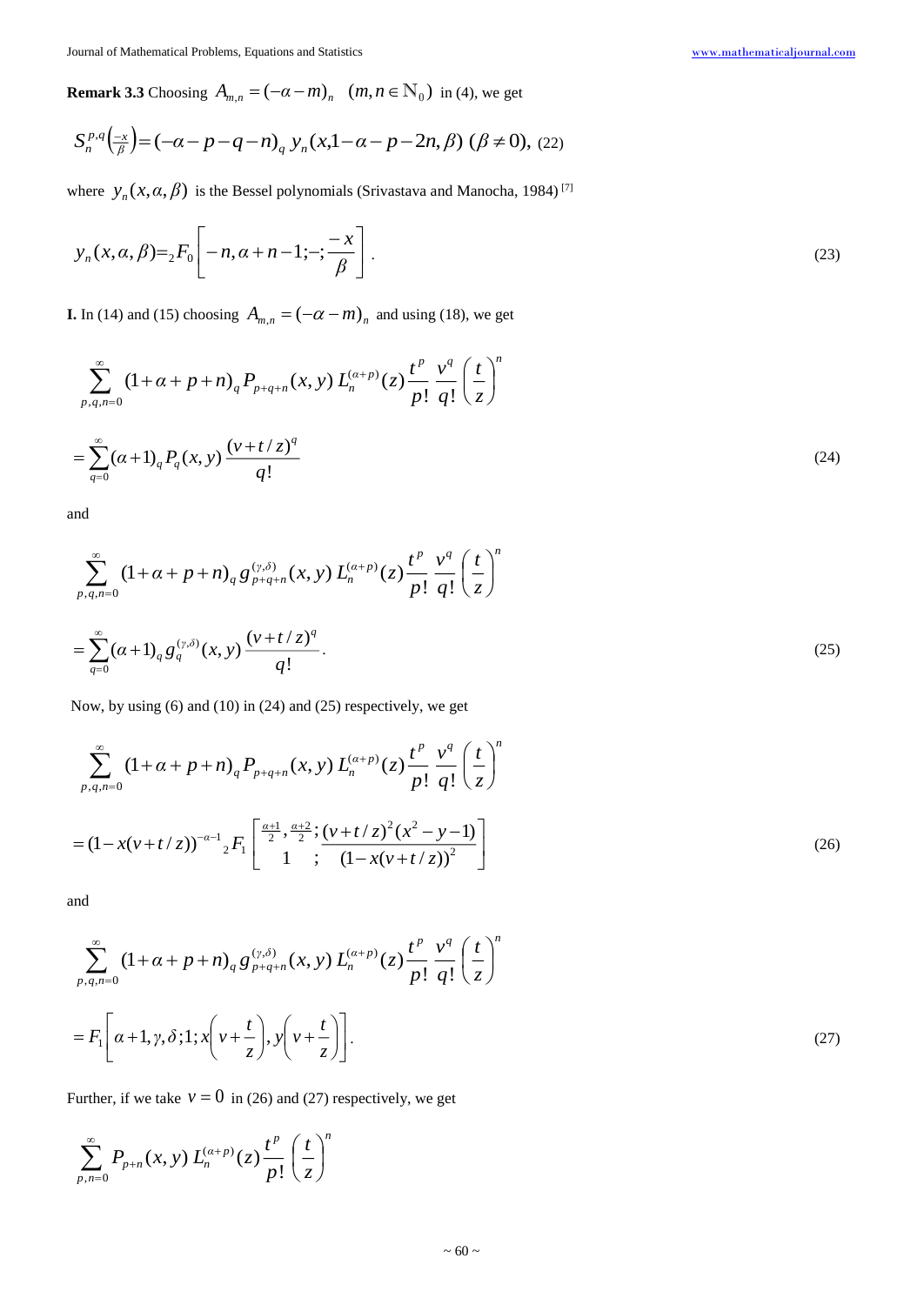Journal of Mathematical Problems, Equations and Statistics [www.mathematicaljournal.com](file://server/test/mathematicaljournal.com/issue/1%20Vol/1%20issue/www.mathematicaljournal.com)

$$
= \left(1 - \frac{xt}{z}\right)^{-\alpha - 1} {}_2F_1\left[\frac{\frac{\alpha + 1}{2}, \frac{\alpha + 2}{2}}{1}; \frac{t^2(x^2 - y - 1)}{(z - xt)^2}\right]
$$
(28)

and

$$
\sum_{p,n=0}^{\infty} g_{p+n}^{(\gamma,\delta)}(x,y) L_n^{(\alpha+p)}(z) \frac{t^p}{p!} \left(\frac{t}{z}\right)^n = F_1\left[\alpha+1,\gamma,\delta;1;\frac{xt}{z},\frac{yt}{z}\right].
$$
 (29)

**II.** In (14) and (15) choosing *m n r n*  $\mu_{m,n} = \frac{\sum_{m}^{n} P_{m} \cdot P_{m}}{(\alpha + \beta + 1)_{m}(-\alpha - \beta - 2m)}$  $A_{n} = \frac{(a + \beta + 1)_{2m}(-\beta - m)}{m}$  $(\alpha + \beta + 1)$ <sub>m</sub> $(-\alpha - \beta - 2m)$  $(\alpha + \beta + 1)_{2m}(-\beta - m)$  $(a + B + 1)$ ,  $(-a - B =\frac{(\alpha+\beta+1)_{2m}(-\beta-m)_{n}}{(\alpha+\beta+1)_{2m}(\beta-2m)}$  and using (20), we get

$$
\sum_{p,q,n=0}^{\infty} \frac{\left(\alpha+\beta+1+p+q+n\right)_{p+q+n}\left(-\beta-p-q-n\right)_{q}}{(1+\alpha+\beta+2p+q+n)_{n}\left(-\alpha-\beta-2p-2q-2n\right)_{q}} P_{p+q+n}(x,y)
$$

$$
\times P_n^{(\alpha+p+q,\beta+p)}(z) \frac{(-t)^p}{p!} \frac{v^q}{q!} \left(\frac{2t}{1+z}\right)^n = \sum_{q=0}^{\infty} (\beta+1)_q P_q(x,y) \frac{(v-2t/(1+z))^q}{q!} \tag{30}
$$

and

$$
\sum_{p,q,n=0}^{\infty} \frac{\left(\alpha+\beta+1+p+q+n\right)_{p+q+n}\left(-\beta-p-q-n\right)_{q}}{(1+\alpha+\beta+2p+q+n)_{n}\left(-\alpha-\beta-2p-2q-2n\right)_{q}} g_{p+q+n}^{(\gamma,\delta)}(x,y)
$$

$$
\times P_n^{(\alpha+p+q,\beta+p)}(z) \frac{(-t)^p}{p!} \frac{v^q}{q!} \left(\frac{2t}{1+z}\right)^n = \sum_{q=0}^{\infty} (\beta+1)_q g_q^{(\gamma,\delta)}(x,y) \frac{(\nu-2t/(1+z))^q}{q!}.
$$
 (31)

Now, using (6) and (10) in (30) and (31) respectively, we get

$$
\sum_{p,q,n=0}^{\infty} \frac{\left(\alpha+\beta+1+p+q+n\right)_{p+q+n}(-\beta-p-q-n)}{\left(1+\alpha+\beta+2p+q+n\right)_{n}(-\alpha-\beta-2p-2q-2n)_{q}}
$$

$$
\times P_{p+q+n}(x, y) P_n^{(\alpha+p+q,\beta+p)}(z) \frac{(-t)^p}{p!} \frac{v^q}{q!} \left(\frac{2t}{1+z}\right)^n
$$
  
=  $(1-x(v-2t/(1+z)))^{-\beta-1} {}_2F_1\left[\frac{\beta}{2}, \frac{\beta}{2}+\frac{1}{2}; \frac{(v-2t/(1+z))^2(x^2-y-1)}{(1-x(v-2t/(1+z)))^2}\right]$  (32)

and

$$
\sum_{p,q,n=0}^{\infty} \frac{\left(\alpha+\beta+1+p+q+n\right)_{p+q+n}(-\beta-p-q-n)}{\left(1+\alpha+\beta+2p+q+n\right)_{n}(-\alpha-\beta-2p-2q-2n)_{q}}
$$

$$
\times g_{p+q+n}^{(\gamma,\delta)}(x,y)P_n^{(\alpha+p+q,\beta+p)}(z)\frac{(-t)^p}{p!}\frac{v^q}{q!}\left(\frac{2t}{1+z}\right)^n
$$

$$
=F_1\left[\beta+1,\gamma,\delta;1;x\left(\nu-\frac{2t}{1+z}\right),y\left(\nu-\frac{2t}{1+z}\right)\right].
$$
 (33)

 $\sim 61 \sim$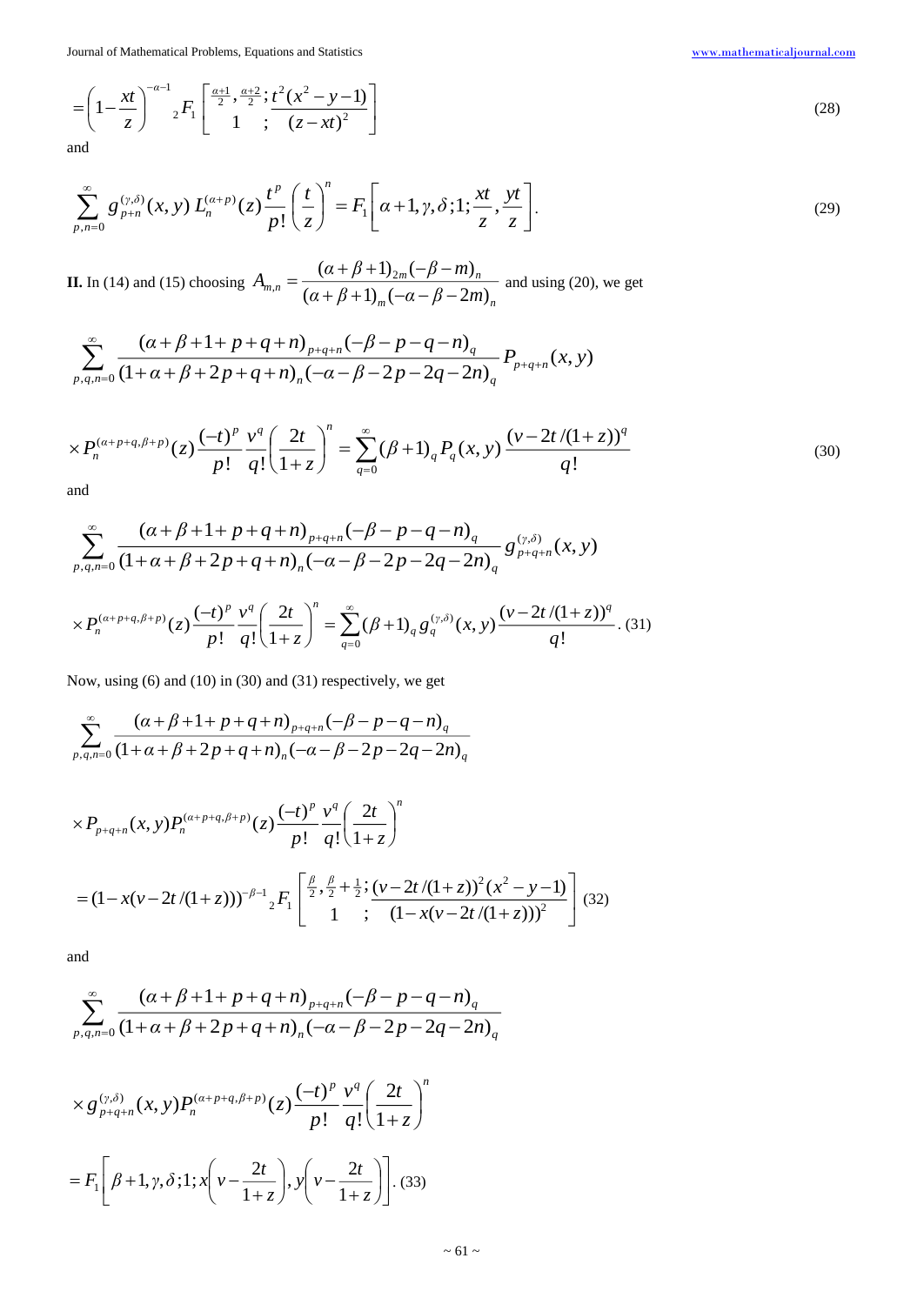Further, if we take  $v = 0$  in (32) and (33) respectively, we get

$$
\sum_{p,n=0}^{\infty} (1+\alpha+\beta+p+n) \, p \, P_{p+n}(x,y) P_n^{(\alpha+p,\beta+p)}(z) \frac{(-t)^p}{p!} \left(\frac{2t}{1+z}\right)^n
$$
\n
$$
= \left(1+\frac{2xt}{1+z}\right)^{-\beta-1} {}_2F_1\left[\frac{\beta+1}{2}, \frac{\beta+2}{2}; \frac{4t^2(x^2-y-1)}{(1+z+2xt)^2}\right] (34)
$$

and

$$
\sum_{p,n=0}^{\infty} (1+\alpha+\beta+p+n) \, \int_{p} g_{p+n}^{(\gamma,\delta)}(x,y) P_n^{(\alpha+p,\beta+p)}(z) \frac{(-t)^p}{p!} \left(\frac{2t}{1+z}\right)^n
$$
\n
$$
= F_1\left[\beta+1,\gamma,\delta;1;\frac{-2xt}{1+z},\frac{-2yt}{1+z}\right].\tag{35}
$$

**III.** In (14) and (15) choosing  $A_{m,n} = (-\alpha - m)_n$  and using (22), we get

 $\rfloor$ 

 $^{\mathrm{+}}$ 

*z*

 $^+$ 

$$
\sum_{p,q,n=0}^{\infty} (-\alpha - p - q - n)_{q} P_{p+q+n}(x, y) y_{n}(z, 1 - \alpha - p - 2n, \beta) \frac{(-t)^{p}}{p!} \frac{v^{q}}{q!} \frac{t^{n}}{n!}
$$
  
= 
$$
\sum_{q=0}^{\infty} (\alpha + 1)_{q} P_{q}(x, y) \frac{(-v - z^{q}}{q!} \frac{\beta)^{q}}{(36)}
$$

and

$$
\sum_{p,q,n=0}^{\infty} \left( -\alpha - p - q - n \right)_{q} g_{p+q+n}^{(\gamma,\delta)}(x,y) \, y_{n}(z,1-\alpha-p-2n,\beta) \frac{(-t)^{p}}{p!} \, \frac{v^{q}}{q!} \frac{t^{n}}{n!}
$$
\n
$$
= \sum_{q=0}^{\infty} \left( \alpha + 1 \right)_{q} g_{q}^{(\gamma,\delta)}(x,y) \, \frac{(-v - zt/\beta)^{q}}{q!} \, . \, (37)
$$

Now, by using (6) and (10) in (36) and (37) respectively , we get

$$
\sum_{p,q,n=0}^{\infty} \left(-\alpha - p - q - n\right)_{q} P_{p+q+n}(x,y) y_{n}(z,1-\alpha-p-2n,\beta) \frac{(-t)^{p}}{p!} \frac{v^{q}}{q!} \frac{t^{n}}{n!}
$$

$$
= (1 - x(-\nu - z t/\beta))^{-\alpha - 1} {}_{2}F_{1} \left[ \frac{\frac{\alpha + 1}{2}, \frac{\alpha + 2}{2}}{1}; \frac{(-\nu - z t/\beta)^{2}(x^{2} - y - 1)}{(1 - x(-\nu - z t/\beta))^{2}} \right] (38)
$$

and

$$
\sum_{p,q,n=0}^{\infty} \left(-\alpha - p - q - n\right)_{q} g_{p+q+n}^{(\gamma,\delta)}(x,y) y_{n}(z,1-\alpha-p-2n,\beta) \frac{(-t)^{p}}{p!} \frac{v^{q}}{q!} \frac{t^{n}}{n!}
$$